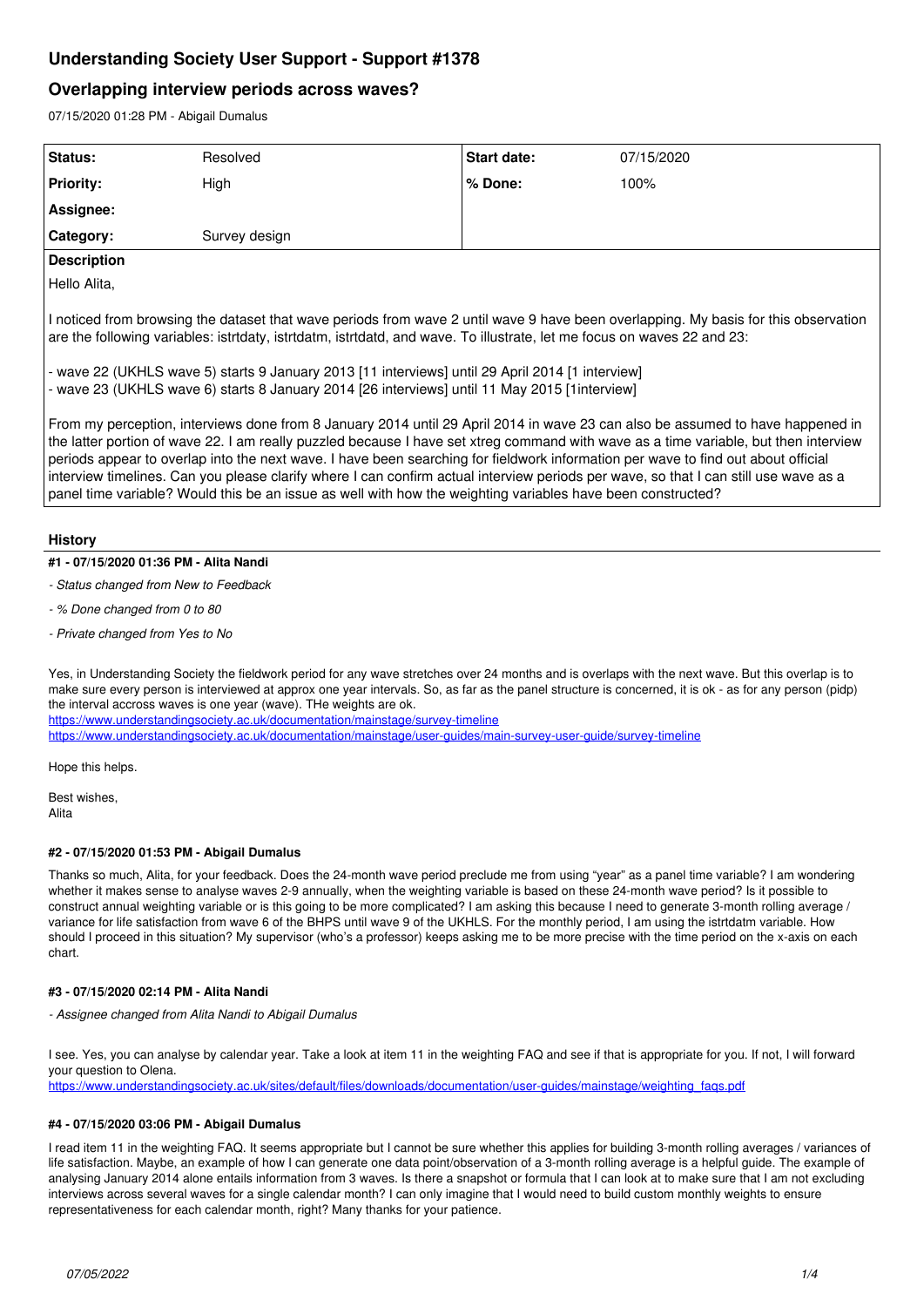## **#5 - 07/15/2020 04:06 PM - Olena Kaminska**

Abigail,

Yes, I can confirm that FAQ question 11 applies to 3-months analysis. We do not have a ready syntax for you, but all the principals are outlined in the FAQ. You will not need to build your own weights if you follow the example in FAQ (you will need to combine all waves that were asked at your relevant point of time) - just use the appropriate us lw weight. The most relevant information for you in FAQ starts with 'Let's say you are interested in studying December 2014.'

To explain the fieldwork, each sample month is representative of the population with some exceptions outlined in the FAQ. The January month has most interviews completed in January, after which one month is taken as a break and two months (March, April) with follow ups of nonrespondents therefore each sample month takes 4 months to complete. This is because we try hard to keep our response rates high and this approach (and extra time) helps. Having this information you should be able to figure which waves to use for each calendar month.

Hope this helps, Olena

## **#6 - 07/15/2020 05:05 PM - Abigail Dumalus**

Hello Olena,

I tried following item 11 for doing January 2014 as an example. When I filtered interviews from wave 5, sample month 1 (if wave==22 & month==1) using the data editor on Stata, istrtdaty indicated 2013, istrtdatm ranged from 1 to 6. I am confused why interviews that started in 2013 have to be added under "January 2014" monthly average. Am I doing the filtering in a completely wrong way? I am not asking for the exact syntax exactly but it would be helpful if an illustration of January 2014 can be provided, along with the appropriate weighting variable for this month. Does this mean that I should be generating separate variables for all 3-month rolling averages/variances when building the charts? How would the us\_lw weight be used then if each panel is using indin91\_lw as a panel weight? I apologise for still struggling with understanding the weighting FAQs.

## **#7 - 07/16/2020 12:50 PM - Abigail Dumalus**

May I please get any advice on my queries above about item 11 in the weighting FAQ? Many thanks for your time and consideration.

## **#8 - 07/16/2020 04:39 PM - Alita Nandi**

*- Assignee changed from Abigail Dumalus to Olena Kaminska*

## **#9 - 07/16/2020 05:03 PM - Olena Kaminska**

Abigail,

I think you have a few questions that I will try to answer below.

First, why are you using indin91 lw. I would suggest that you use indinus lw if you are only interested in 3 month rolling average.

Something seems to be not working with your set up. I suggest that you look at the date of the interview and select all interviews from the relevant months. You don't need to use interviews from 2013 if you are interested in 2014.

Try to follow these steps:

1) select the interviews relevant to your timeframe (three months of interest);

2) these should be selected from different waves (up to 3 waves)

3) for each interview keep the relevant indinus lw weight

4) do your analysis as usual within the new data.

Hope this helps, Olena

### **#10 - 07/16/2020 05:45 PM - Abigail Dumalus**

#### Hello Olena,

I am using indin91\_lw for longitudinal regressions over time from 1996 to 2017 with life satisfaction as an outcome (LHS) variable.

The 3-month rolling averages/variances are for plotting smoother trend lines of mean LS and variance LS over time.

I totally understand the 4 steps that you have laid out. I am looking at istrtdaty and istrtdatm to somehow come up with a calendar month variable (let us call this "mdate", e.g. 2014m1 for January 2014) that uniquely tags each interview under its respective interview month. I am trying to find a way to use the "month" variable which has either yr1 or yr2 in tandem with istrtdaty and istrtdatm to ensure that each month is nationally representative. Whenever I look at the Data Editor spreadsheet, it seems that I am still missing a step or two to generate average life satisfaction for January 2014 interviews because some interviews are finished much later than this calendar month. All I need is the correct month variable that is similar to how each BHPS wave represents a 12-month period, whereas UKHLS waves are stretched over a 24-month period. Is there another way of going about this process?

I have been explaining these overlaps to my supervisor/principal investigator but he cannot understand why we cannot simply disentangle one wave into annual points in time. As of the moment, we want to know which years have considerable spikes/amplitudes in LS, and within these particular years, which months are these spikes/amplitudes are occurring, so that we can make sense of social events/ policy changes that may have triggered these unusual spikes/amplitudes.

#### **#11 - 07/16/2020 06:58 PM - Olena Kaminska**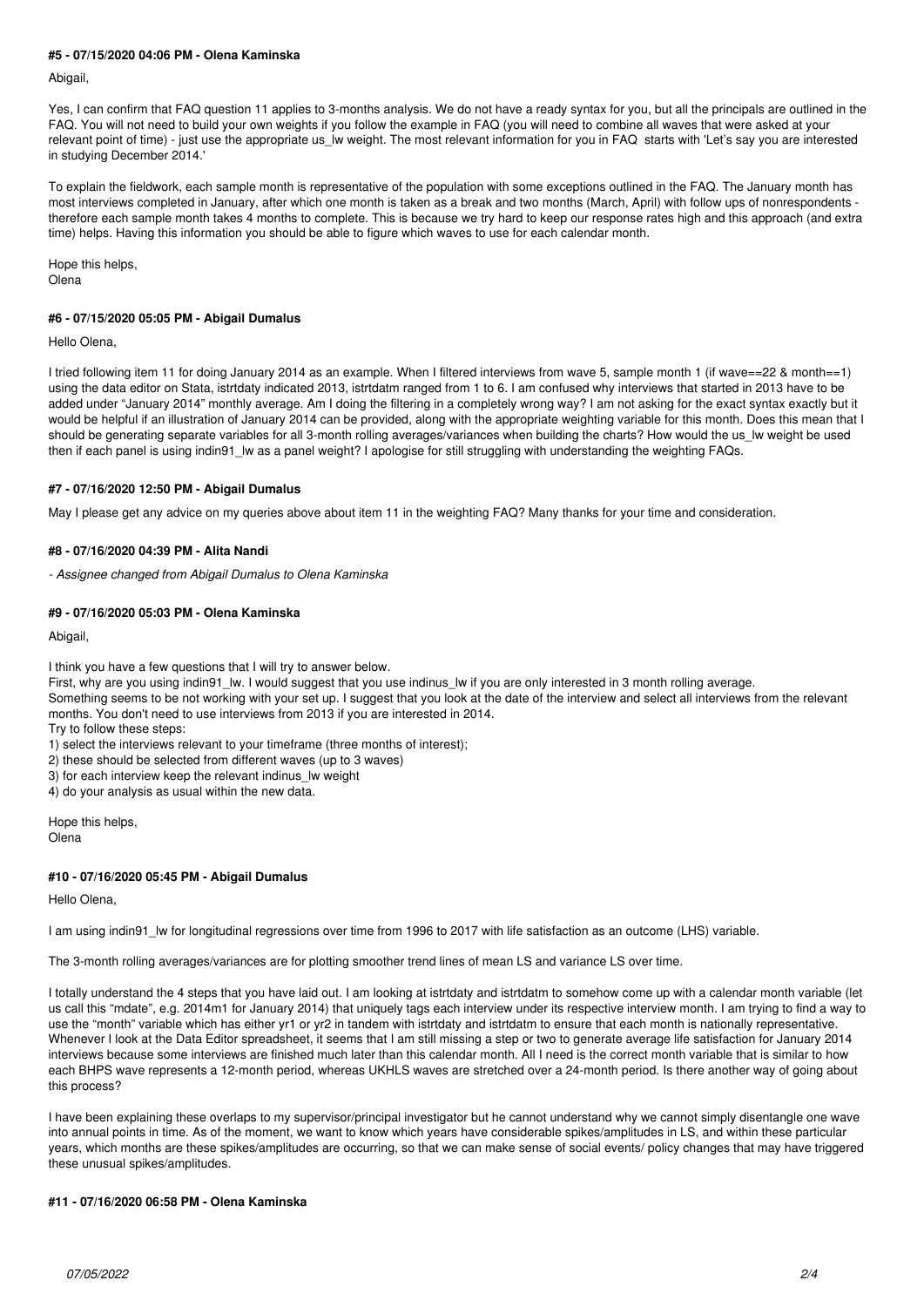#### Abigail,

The method I described earlier does not correspond to BHPS data (before UKHLS started). BHPS is normally collected over 3 months (with few late respondents coming in later months). You can't combine them in a similar way to UKHLS as there is no parallel sample month. You have two options here:

- ignore that just a few late respondents respond later - the weight will be correct for this;

- delete late respondents and readjust the weight for their missingness.

The method I explained applies for UKHLS.

Hope this helps,

Olena

## **#12 - 07/16/2020 07:01 PM - Olena Kaminska**

Oh, and with regard to your comment on 'it seems that I am still missing a step or two to generate average life satisfaction for January 2014 interviews because some interviews are finished much later than this calendar month' - what you need is to look at interviews that took place (finished) in January 2014 regardless of which sample month they come from. This corresponds to my step 1) earlier.

## **#13 - 07/16/2020 07:21 PM - Abigail Dumalus**

Thanks for the suggestions, Olena.

Which variable would indicate those "interviews that took place (finished) in January 2014 regardless of which sample month they come from"? The other set of variables that I am guessing these would be are the following: intdatd\_dv, intdatm\_dv, and intdaty\_dv. Am I correct? Or is there a specific variable that tags when the interview finished in January 2014, for example?

In the first option, what do you mean by "ignoring that just a few late respondents respond later - the weight will be correct for this"? Does this mean I can simply use the indinus Iw as is?

How is the second option above different from ignoring (as in the first option)? When you say readjust the weight for missingness, what would be the modification of this step based on item 11 in the weighting FAQs?

Since the BHPS is collected only over 3 months, it is impossible to do monthly analysis but annual analysis is possible? This tells me that the only comparable time period for both BHPS and UKHLS is a on a wave basis. How then can this wave analysis be disaggregated from wave 6-18 of BHPS and wave 2-9 of UKHLS for life satisfaction?

### **#14 - 07/17/2020 08:32 PM - Olena Kaminska**

I will start with the second question:

- yes, you can use indinus\_lw directly

- in the first option you assume that late respondents responded in your calendar month (which they didn't) - you use them in your analysis. In the second option you delete late respondents and don't use them in your analysis - you apply adjustment for this to our weight;

- If you are interested in comparability over time, you can use only BHPS sample over time through to the last released wave.

Hope this helps, Olena

#### **#15 - 07/17/2020 08:32 PM - Olena Kaminska**

*- Assignee changed from Olena Kaminska to Alita Nandi*

#### **#16 - 07/19/2020 04:46 PM - Nick Dret**

Abigail Dumalus wrote:

Thanks so much, Alita, for your feedback. Does the 24-month wave period preclude me from using "year" as a panel time variable? I am wondering whether it makes sense to analyse waves 2-9 annually, when the weighting variable is based on these 24-month wave period? Is it possible to construct annual weighting variable or is this going to be more complicated? I am asking this because I need to generate 3-month rolling average / variance for life satisfaction from wave 6 of the BHPS until wave 9 of the UKHLS. For the monthly period, I am using the istrtdatm variable. How should I proceed in this situation? My supervisor (who's a professor) keeps asking me to be more precise with the time period on the x-axis on each chart.

## **#17 - 07/20/2020 05:57 AM - Alita Nandi**

*- Assignee changed from Alita Nandi to Abigail Dumalus*

## Hi Abigail,

You are correct, The answer to your first question "Which variable would indicate those "interviews that took place (finished) in January 2014 regardless of which sample month they come from"?) is intdatd\_dv, intdatm\_dv, and intdaty\_dv.

A few points to note: